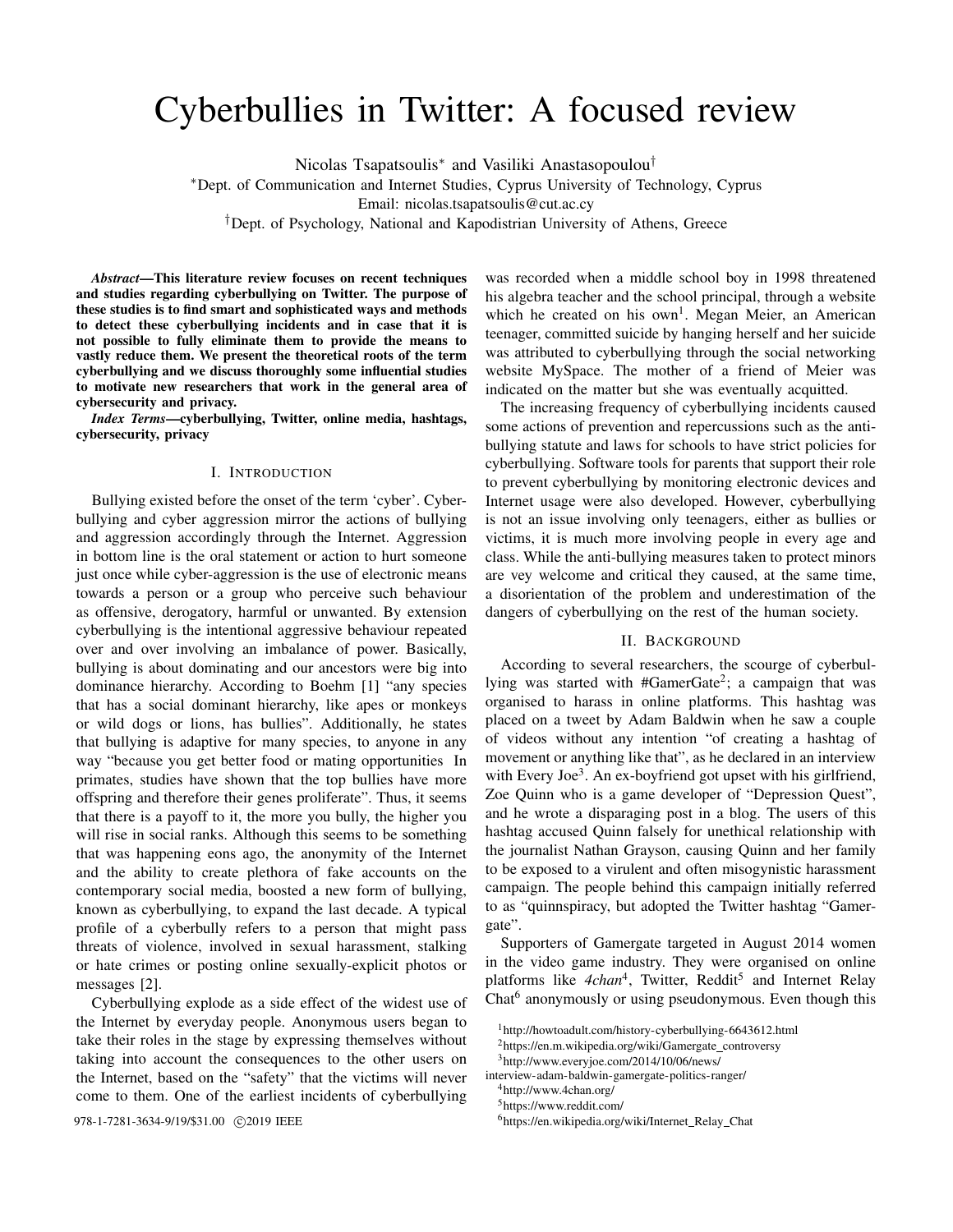was five years ago and it still exists and whenever cyberbullies need support for their post they just put on that hashtag and everything go as they "planned". Even the authors of the research article entitled "Hate is not binary: Studying abusive behavior of #Gamegate on Twitter" have reported harassment after they published their results. Probably that is because of the nature of Twitter: "Twitter is a word game and its 'Words with Frenemies' theyre going to do their best to win the word game", Adam Baldwin said. Till today there have been found 370 hashtags of #GamerGate and 369 co-appeared ones.

The need to detect and measure cyberbullying and cyberaggression is prominent even with a simple look on the numbers of cyberbullying behavior in teenagers: 15% of high school students in grades 9-12 were electronically bullied in the past year, 9% of students in grades 6-12 experienced cyberbullying and rest of them they were passive viewers of bullying in their school<sup>7</sup>[3]. In the cyberspace, is very hard to detect or measure bullying or aggression. In contrary to the physical space, such as the schools, where things are manifesting physically and be observed, in the cyberspace cyberbullying occurs in web and social media platforms that work in very different ways. In addition, cyberbullies and cyber-aggregators organise themselves in online transient user groups, for example with the aid of hashtags [4], that are coming and going. Finally, the perception of what is cyberbullying or cyberaggression varies from country to country depending on cultural differences. Thus, among the main questions in studies concerning cyberbullying detection are the following:

- $Q_1$ : What distinguishes abusers from regular social media users?,
- $Q_2$ : Is it possible to develop practical methods to automatically detect abusing behavior on contemporary social media?
- $Q_3$ : Could be collective human assessment through crowdsourcing platforms considered as a fair benchmark for those methods?'

The literature review that is presented next is organised across the axes defined with the three previous questions.

### III. ABUSERS VS REGULAR USERS IN TWITTER

## *A. Platforms*

Online abuse comes in many forms and it appears in several platforms. People use to exaggerate, reaching the other side of negative manners; discrimination bullying, hate, even threats and attacks in real-world, towards a group or individually. On the other hand, the popularity of social media sites and the ease of crawling data through them consist, nowadays. the main data source for social research. Twitter may not be the most popular social media platform, since Facebook, Instagram and WhatsApp have more monthly active users, but it surpasses all of the in terms of data availability and as a results is the favour platform of researchers. The uniqueness of Twitter, for which many people argue on that, is the infrastructure in sense of freedom on following other user by any user. Also, it provides

<sup>7</sup>http://www.pacer.org/bullying/resources/stats.asp

almost 100% of its data through its Twitter APIs [5]. Thus, for the majority of the researchers, Twitter is a huge library which archives human behaviour activity in terms of written messages. Through the Twitter hashtags [6] and the related norms, effective search for collecting data, is facilitated while major incidents, news stories and events are organised.

# *B. The information processing flowchart*

Although various different approaches have been proposed for the detection of abusers in Twitter the most common information processing chain is the one depicted in Figure 1 and consist of the following steps: First, a research question is defined and the ideal types of data, that are required to answer this question, are decided. Data crawling and cleaning is involved next and Ground Truth sets are created. Deployment of Ground Truth on social science related problems has been traditionally done through questionnaires and / or interviews but unfortunately these methods are clearly inappropriate for online data and Twitter users. During the last years a common way to create Ground Truth sets is via crowdsourcing platforms, like Amazon Mechanical Turk<sup>8</sup> and *Figure-eight*<sup>9</sup>. Crowdsourcing platforms allow poling the crowd: people provide their assessments on various aspects and get paid for their work. As in every collective intelligence application, proper design of the user interaction for the crowdsourcing task is of primary importance. Users' selection is also important but for the task of sentiment assessment of tweets, as well as in many other annotation / labelling tasks, no special skills are required from the crowd; this is, in fact, one of the reasons crowdsourcing annotation became so popular the last few years. Finally, contemporary crowdsourcing platforms handle quite effectively the reliability issue [7] of the annotators.

Once a significant amount of annotated data, in our case tweets, have been produced sanity checks, based on basic statistics, are applied. Through these tasks an initial evidence regarding the appropriateness of the specific data types for answering the research question is obtained. Failing to pass the sanity check would either lead to collecting more data or changing the data types. The previous steps are executed in a repeated loop until proper and enough data are collected; otherwise the research question must be altered.

The remaining steps, namely feature extraction and models learning, are discussed in more detail next.

## *C. Feature Extraction*

Feature extraction for identifying abusers in the Twitter involves three types of features: tweet - based, user - based and network - based. The text based features help us classify individual tweets into various categories according to their sentiment. A recent summary and assessment of various types of features, for tweet classification, was conducted by Tsapatsoulis and Djouvas [8]. Their main point in that work is that unigram based indices (i.e., keywords), either automatically constructed or explicitly indicated by humans, show the best

<sup>8</sup>https://www.mturk.com/mturk/welcome

<sup>9</sup>https://www.crowdflower.com/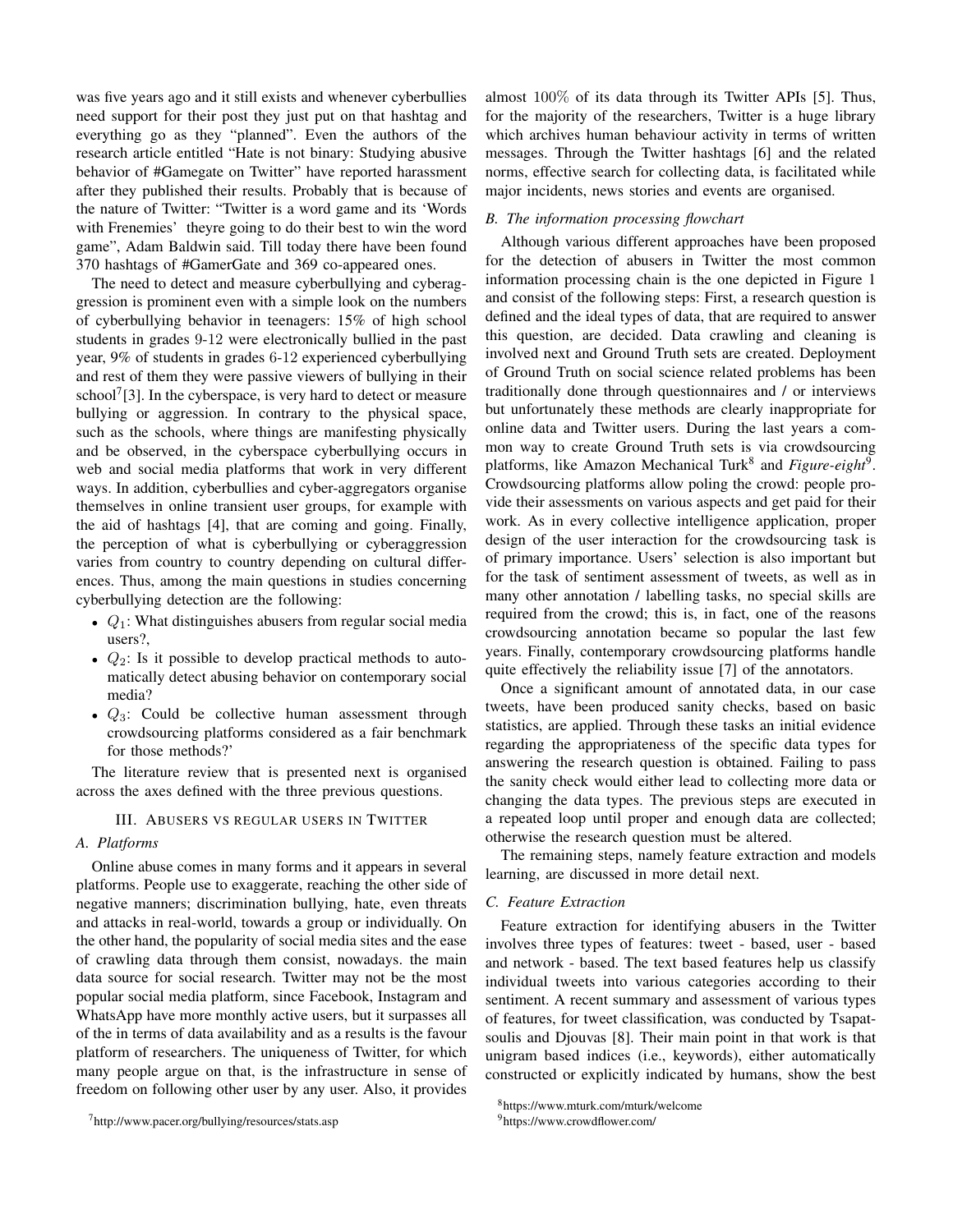

Fig. 1. A typical information processing chain for the detection of abusers in Twitter

performance among all compared feature sets, mainly due to the presence of hashtags, emoticons and slang words in tweets. Bigram (or generally  $n$ -gram) based features are totally inappropriate despite their usefulness in coping with negation. On the other hand, character based features and especially character  $n$ -grams of 4-6 characters length lead to tweet classification models with decent performance.

Word embeddings, which allow both semantic and syntactic correlation of words or tokens in general, gave a significant boost to tweet classification. In particular, sentence or short text implementation of the word embedding scheme led to two important variations, namely Doc2Vec [9] and *fasttext* [10], that are considered nowadays, in companion with deep learning methods, the state of the art.

Lexicon based tweet classification remains an option due to its simplicity and efficiency of implementation. Several techniques that are based on the *SentiStrength* [11] were proposed while a new trend is the crowd-derived lexicons [12]. As suggested by Tsapatsoulis and Djouvas [5], crowd lexicons combined with machine learning, achieve tweet classification performance close to that of *fasttext* and deep learning. Crowd lexicons can be mined form dedicated corpora, such as the *Hatebase*<sup>10</sup> database [12], or directly from filtered tweets [5].

There are some works that do not make use of text as the primary source of information for abuse detection. Singh *et al.* [13] report that there are some visual features that complement textual features in cyberbullying detection and can help improve predictive results. They used the Instagram as their data source platform [14] and through the Microsoft's Project Oxford (a computer vision API) extracted visual features from the Instagram images]. Those features included dominant colour, number of people present, adult content, age score, etc.

Network based features capture more permanent characteristics of social media users and they are commonly based on their egocentric [15] networks or approximations of those networks. According to Pieschl *et al.* [16], cyberbullies manipulate the emotional and behavioural state of victims by

<sup>10</sup>https://hatebase.org/

getting advantage of the Power Difference, i.e., the difference in power that a cyberbully has with respect to the users he/she mentions in his/her posts, in terms of their respective followers / friends ratio. Bullies are aggregated together and increasing their popularity by following each other, so their attack in a specific post has the form of a group assault. This observation lead us to the hypothesis that the form of the egocentric network of a cyberbully is a "core-periphery" one instead of a "connected component" which is the typical case of everyday social media users [15]. Typical centrality metrics, such as the hub and authority scores, the influence and closeness centrality, etc, can be used to discriminate between abusers and regular users but they require the full egocentric network to be available [17]. On the contrary, some measures such us the reciprocity, i.e., the extent to which a user reciprocates her / his follower connections she / he receives from other users, can be easily computed using only a rough approximation of the egocentric network of a social media user.

As correctly noticed by Zhao *et al.* [18], "many existing approaches in the literature are just normal text classification models without considering bullies' characteristics". User based features are about users profile and his/her activity within social media. While a user profile is mainly composed from static characteristics such as number of posts, likes, group participation, language, location, etc, the social media activity is highly dynamic. This activity is usually recorded through sessionization [19], i.e., by grouping tweets (or social media posts in general) which are close each other in time. The number of posts in each (fixed-time) session to filter out inactive or partially active users. Estimation of the optimal session duration and the inactivity threshold can be obtained through thorough analysis of the crowdsourced annotated training data. Feature extraction from those sessions, such percentage of abusive posts, targeted users, hashtags used, retweets and many others, provide important characteristics that can be used to classify a social media user as abuser or not. Chatzakou *et al*. [20] suggested three types of non-regular Twitter users: bullies, aggressors and spammers. Aggressors are the users who tweet or retweet at least one post and they have the intention to harm or insult other users. A bully is a user who posts multiple times targeting receivers that may not be able to defend themselves while a spammer is an advertiser [21] or marketing person who post texts for what he/she represents or texts that encompassing any other nature of phishing attempt.

# *D. Models Learning*

There is no doubt that deep learning is the state of the art for most problems that can be approached through machine learning techniques. This trend was also reflected, the last few years, in cyberbullying detection as well. However, the emphasis is given on the sentiment analysis of tweets borrowing the initial work of Xu *et al.* [22] for text representation through deep learning, instead of the detection of cyberbullies as discussed above. Thus, traditional approaches that separate feature extraction from models' learning are in extended use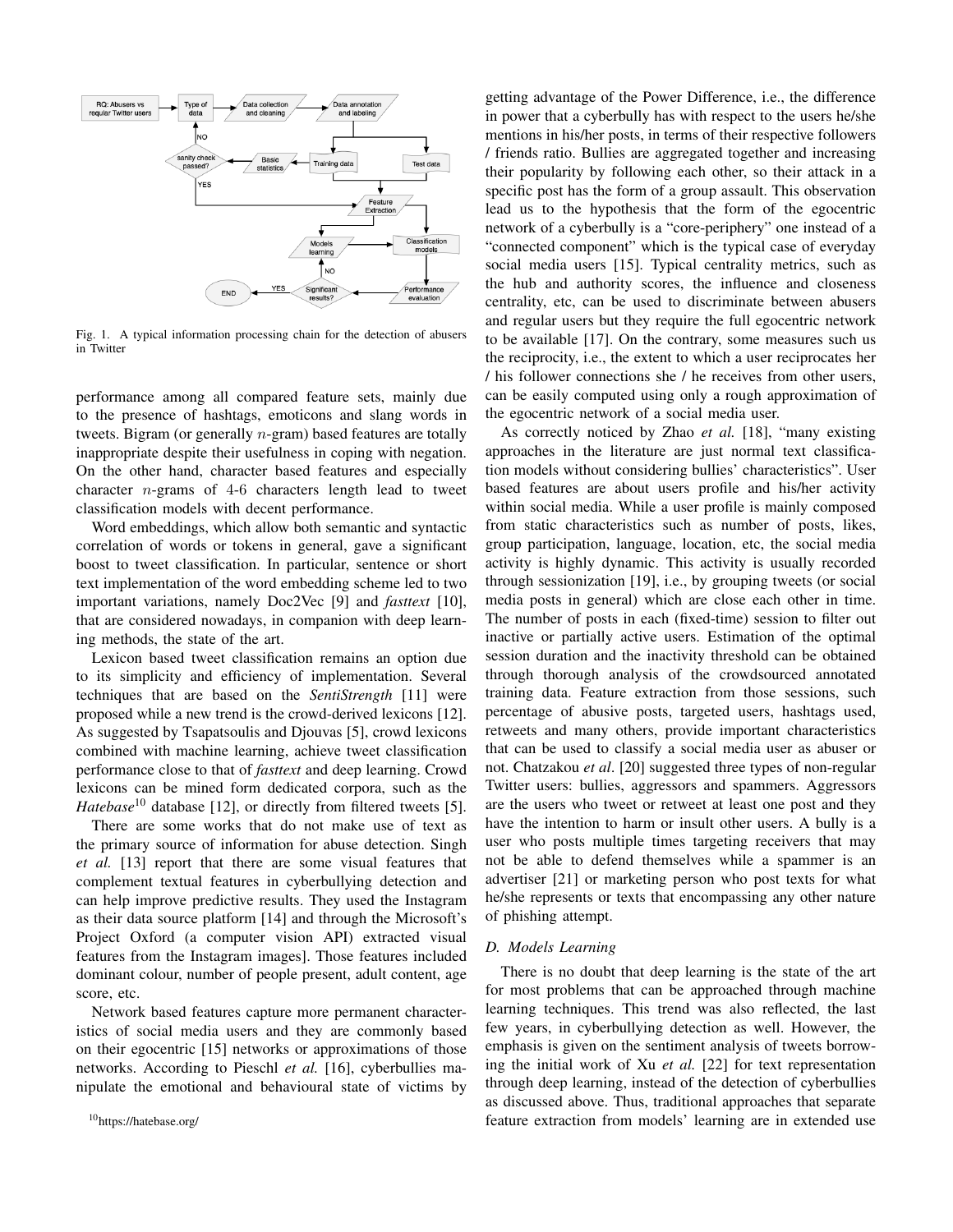because the majority of user based and network based features are high level ones [23] and semantically rich [24].

While there is no clear evidence on the appropriateness of specific machine learning algorithms for abuser models' learning it seems that tree based algorithms do work well and frequently reported in relevant works [25], [26]. For instance, Chatzakou *et al*. [26] experimented with various tree classifiers, such as J48, LADTree, LMT, NBTree, Random Forest, and Functional Tree in a four-class classification problem (bully, aggressive, spam, and normal users) and in a three-class classification problem (bully, aggressive, and normal users) and in both case reported Random Forest as the best models' learning algorithm. Al-garadi *et al.* [25], on the other hand compared Naive Bayes, SVM, Random Forest and KNN for cyberbullying detection and concluded that Random Forest achieves the second best performance behind Naive Bayes at the basic setting while achieve the best performance in case oversampling is used to account for unbalanced sets.

The WEKA tool [27] is a useful partner for many researchers for both data cleaning and feature selection as well as for models' learning. Another popular choice is the scientific toolkit library<sup>11</sup> of Python programming language.

# *E. Big Data and Scalability*

The complexity of user modelling and categorisation based on the enormous amount of social media content that is exchanged everyday requires scalable solutions [28]. Most of the steps presented in Figure 1 can be parallelised. There is a flexibility of using different modelling algorithms and processing platforms dependent whether the data are batch form or are coming in a streaming fashion. Nevertheless, some of the steps, like the crowdsourcing annotations can be periodically executed. On the other hand, pipeline programming allows regular updates of the learned model benefitting a lot the performance, accuracy and extensibility of abuser detection applications. Additionally, new features can be plugged-in and different components can be updated or extended with new technologies for better data cleaning, feature extraction and modelling. A practical example on parallelisation for scalability on multiple machines using a Map-Reduce script for computing the top  $N$  keywords list from a huge amount of tweets is reported in Chatzakou *et al*. [20].

## *F. Evaluation Metrics*

As in most detection (non ranking) problems, abuser detection performance is evaluated using standard machine learning performance metrics such as precision, recall, confusion matrix and the weighted area under the ROC curve (AUC). For examples on how all these measures are applied in practice see the work of Caruana and Niculescu - Mizil [29].

The statistical significance of results are usually assessed with typical *t*-tests, whenever two categories of users are compared, while ANOVA is employed when dealing with more than two categories of users.  $\chi^2$ -tests in conjunction with a multiway ANOVA is applied whenever the influence of each feature type (see for instance Al-garadi *et al.* [25]) and/or machine learning algorithm, on the classification performance, is desired. A clear example of this can be seen in the work of Tsapatsoulis and Djouvas [5].

# IV. INDICATIVE STUDIES

In the following we analyse in depth some indicative studies that emphasise on abuser detection in Twitter. Detection of hate or aggressive speech in general is a problem that was extensively studied in previous works and reports and borrows techniques from the field of natural language processing, as nicely explained by Schmidt and Wiegand [30].

Al-garadi *et al.* [25], although mainly emphasised on the importance of various features they proposed for cyberbullying detection, followed very closely the architecture presented in Figure 1. They developed feature-based models for the classification of tweets into cyberbullying or non-cyberbullying ones using features extracted from the tweets' content but also from the users that post these tweets (user activity and characteristics) as well as user-network features, such as the number of friends following a user and the average number of followers to following. For tweet content analysis they used the number of vulgar words in the post, the presence of any of the 100 most commonly used words in social media that are positively correlated with neuroticism, the 100 most commonly used words in social media that are used by males, etc. Examples of features relate with user characteristics are the number of tweets, the second person pronouns and the number of mentions per tweet. The authors compared also three feature selection algorithms, namely  $\chi^2$ , information gain, and Pearson correlation, to identify the most significant proposed features. Synthetic minority over-sampling and weights adjusting were used to balance the classes in the data set. According to the authors, the annotation of the 10606 tweets, they used in their study, was obtained with the aid of three experts, i.e., without the employment of a crowdsourcing platform.

Chatzakou *et al*. [20], [26] studied a dataset of 340k unique Twitter users that they had posted over than 1.6 million tweets within a three months period (June till August 2016). They have created two datasets with the aid of Twitter Streaming API: A baseline dataset, composed from one million tweets, corresponding to randomly selected tweets and a set of 659K tweets which probably express bad - inappropriate behaviour and named by the authors as *Gamegater* dataset. An interesting and innovative approach was adopted for the creation of the latter dataset. They started with tweets containing the hashtag *#GamerGate* as well as some other tokens indicated in the Hatebase database. In the second round they used the other hashtags identified in the previous set and the process continued with this snowball sampling procedure. By the end of the data collection period they reached 308 hashtags related with tweets with probably inappropriate content. The set of these hashtags created a first version of the *cyberbullying*

<sup>11</sup>https://scikit-learn.org/stable/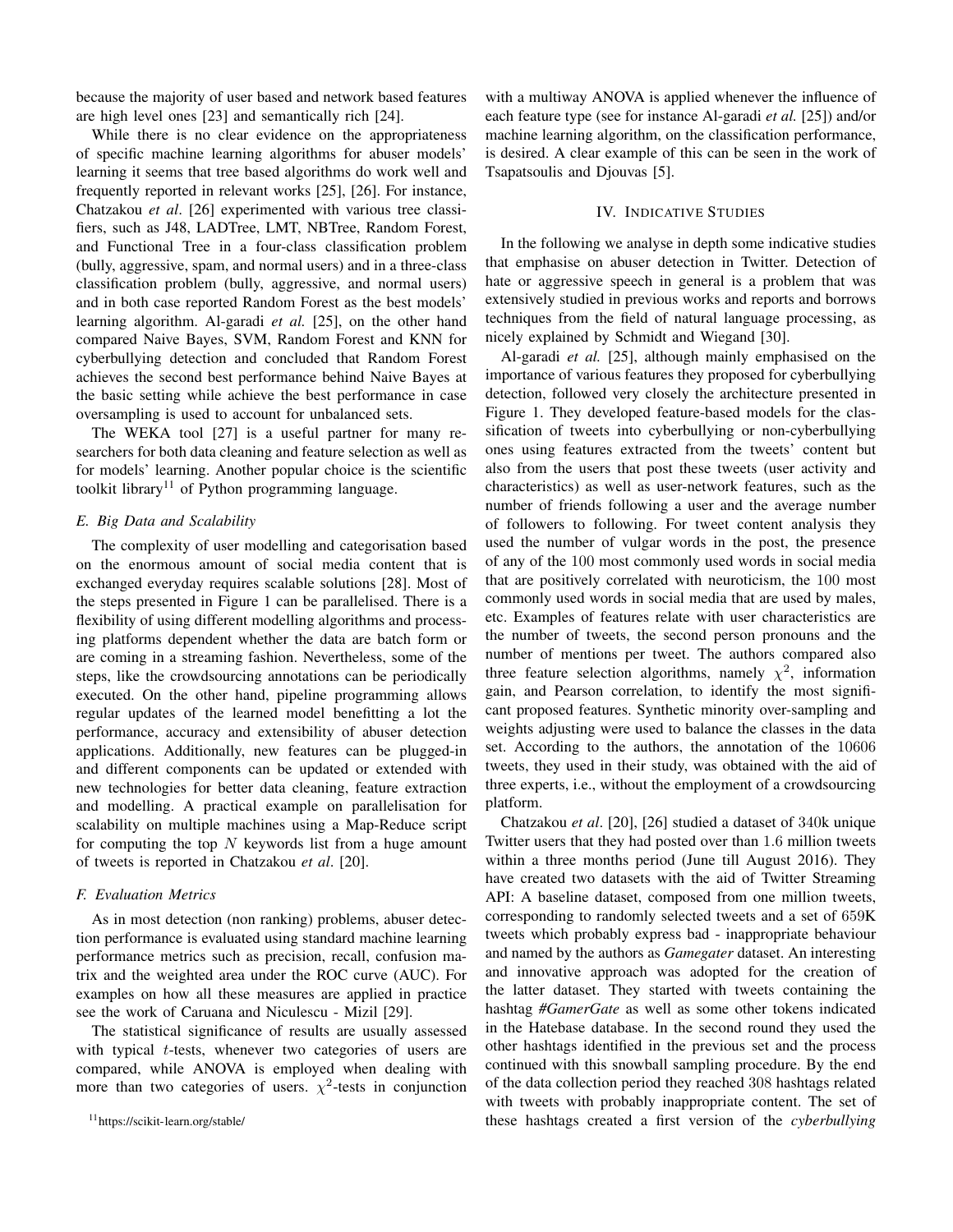*lexicon* which was further expanded with common keywords identified with the aid of TF-IDF metric.

Each tweet in both the baseline and the *Gamegater* datasets was classified into one of three categories: aggressive, spam and normal, though the *Figure-eight* (previously known as *Crowdflower*) crowdsourcing platform. Every crowd-worker had to classify batches of 10 tweets into the above mentioned categories while every tweet was assessed by at least five different crowd-workers. The crowd-workers had to enter basic demographic information about themselves while their reliability was assessed by using typical inter-rater reliability measures on controlled cases, i.e., labeled by the job creator tweets.

During pre-processing stopwords, URLs, punctuation marks and numbers were removed from the tweets while a normalisation method was to eliminate repetitive characters. As far as the spam / marketing tweets (off topic tweets) is concerned the approach of Wang [31] was adopted. Wang considers two main Twitter spammer indicators: the use of large number of hashtags in tweets and posting a large number of tweets highly similar to each other. To find the optimal thresholds of these heuristics, the authors study the distribution of hashtags and the similarity of tweets. They found that Twitter users use between 0-17 hashtags per tweet and decided to remove tweets over five hashtags considering that those are stemming from spammers / marketeers. For the similarity filtering they remove the mentions and then compute the Levenshtein distance [32] between pairs of tweets. All users with an average intra-tweet similarity higher than 0.8 were excluded from the dataset.

The *cyberbullying lexicon*, mentioned above, was used as a binary index to characterise the individual tweets. User based features were extracted through sessionization of tweets, i.e., by grouping the tweet from the same user based on time clusters, and follows two dimensions spanning the emotional characteristics and the activity characteristics. The first refer to the assessed sentiment of tweets, the use of emotionally coloured or offensive works, and the use of emoticons and uppercase. Activity characteristics include the Twitter account age, how long the user is an active Twitter user, the number of posts, the participation in lists, as well as the number of favourites (likes), mentions, followers, friends, etc. Network based features were taken through a rough approximation of each Twitter user's egocentric network and included mainly centrality and modularity features as well as the reciprocity balance between ego and alters [17]. During the feature selection process, performed with the aid of Weka, some user based features were found non-informative and were excluded. Among those features is the account verification status, the default profile image, as well as main statistics on sessions, such as the average emotional and hate scores. Some network based features. such as closeness centrality and Louvain modularity were also found non-discriminative and were excluded as well.

For the classification of both tweets and users a variety of classifiers, including probabilistic ones (e.g., Nave Bayes), decision trees (e.g., J48), ensembles (e.g., Random Forests) as well as feed-forward neural networks, were adopted. According to the authors the tree based classifiers provide a good compromise between efficiency (time complexity) and effectiveness (accuracy of classification).

Chatzakou *et al*. [33] approached, aslo, the problem of cyberbullying on Twitter from a different perspective. In their work entitled "Hate is not Binary: Studying Abusive Behavior of #GamerGate on Twitter" they analysed *GameGater* related (owned or mentioned by) accounts in terms of their status, i.e., active, deleted, suspended. Comparisons with normal Twitter accounts were also performed. They used the same or similar features as in their previous works [20], [26] and concluded that is that those features are meaningful in studying such user Twitter user behaviours, and probably useful in detecting what status a user should be given by Twitter. They adopted an unsupervised clustering approach to identify possible difference between the various types of accounts in terms of their clustering coefficient [34]. Among the various clustering techniques they used Random Forest achieved the best results in terms of both training efficiency and overfitting avoidance.

The identified differences between suspended and deleted users were quite interesting. Active GamerGaters express themselves more aggressively, they are, usually, repulsive and their posts have an intense notion of hate speech. On the other hand, their posts are assessed by the crowd-workers as being more joyful that of normal Twitter users. An overall 30% of active Gamegaters' posts are negative and the rest are positive. This positive percentage is higher than that of normal Twitter users! On the other hand, deleted GameGater accounts exhibit higher levels of anger but lower than the suspended GameGater accounts. They also express less joy but more sadness and fear, they type less in uppercase, compared to suspended accounts and normal Twitter users, but more than active Gamergaters. It is, therefore, very likely that deleted Gamergater accounts correspond to more emotionally introverted users and might be deleting their accounts to protect themselves from negative behaviours or attention.

Gamergaters, including suspended and deleted accounts, are more active than normal Twittr users, while deleted Gamergaters tend to have less friends and followers. On the contrary, the popularity of active and suspended Gamergaters is high; this is probably due to the traffic and interest they create in Twitter. The latter might be one of the reasons why their suspension was delayed. Suspended Gategaters used to post lot, had a lot of favourite lists. and they became popular in very short periods of time.

# V. CONCLUSION

In this paper we attempted a focused review regarding the cyberbullying on Twitter. Our emphasis was given to the identification of Twitter abusers. Thus, we have clearly indicated all practical steps that are required for the development of effective applications for the detection of Cyberbullers. The current trends concerning the data annotation platforms, the feature types and machine learning models were detailed while